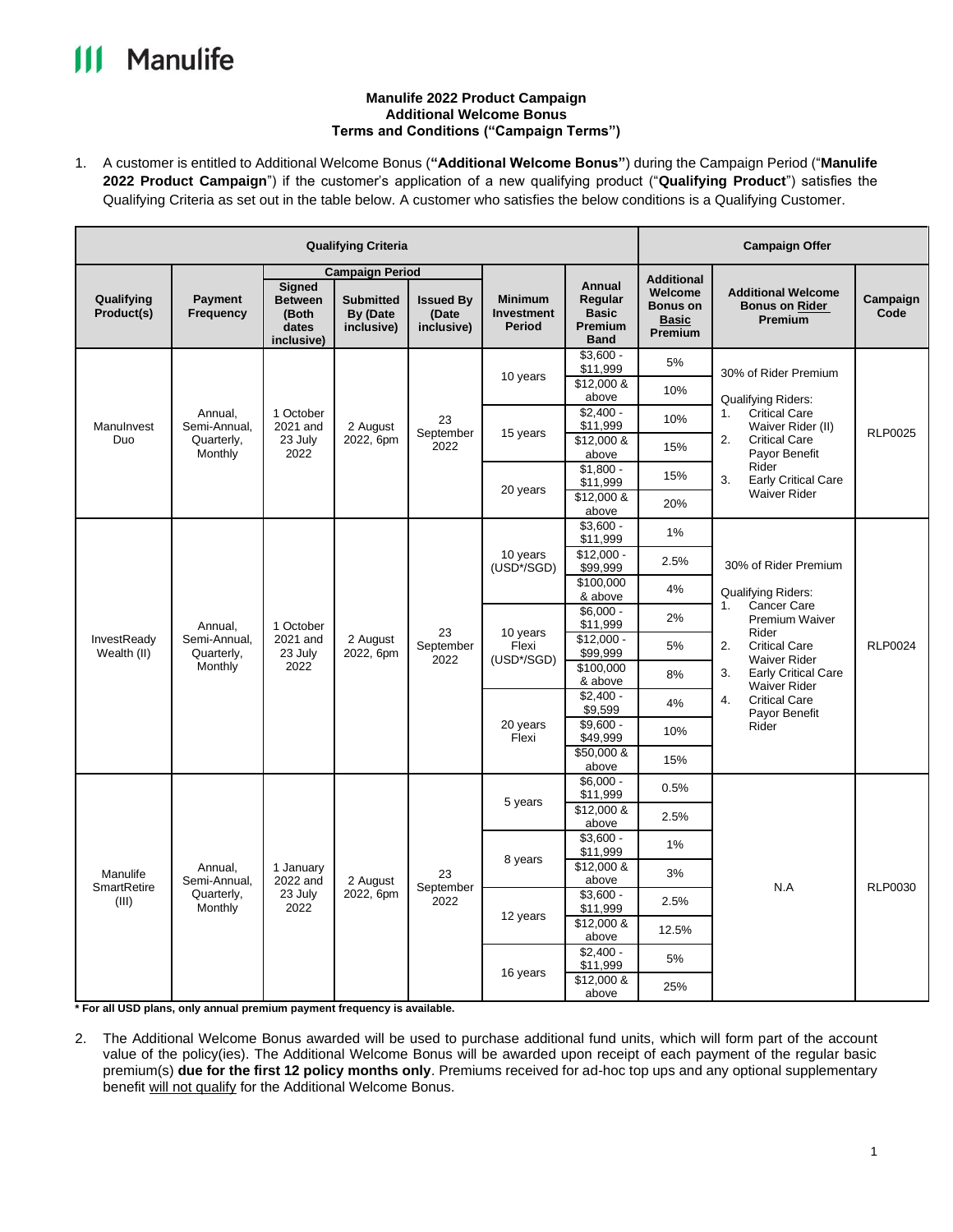## **Manulife**

- 3. Premiums for the Qualifying Product(s) **must be paid only through** cheque, credit/debit card, PayNow or Electronic Transfer (AXS / Internet Banking).
- 4. Additional Welcome Bonus is given on a **per policy basis** for the payment modes set out in Clause 3 above, regardless of the payment frequency.
- 5. Additional Welcome Bonus is not applicable to any policy changes such as increase in premium after policy inception.
- 6. Additional Welcome Bonus is not transferrable or exchangeable for cash, credit or any other goods and services.
- 7. Manulife reserves the right to replace the Additional Welcome Bonus with item(s) of similar or other value without prior notice.
- 8. If a customer cancels any of the Qualifying Product(s) within the 14 days' free-look period, or if the policy(ies) lapsed or is/are surrendered within 12 months from the date of the issuance, Manulife reserves the right to recover the amount equivalent to the Additional Welcome Bonus in any manner at its sole discretion.
- 9. Manulife is not liable for any losses, claims, demands, expenses and/or other liabilities, whatsoever in relation to the Additional Welcome Bonus.
- 10. You consent under the Personal Data Protection Act 2012 to the collection, use, disclosure of your personal data by/to Manulife and such other third party as Manulife may reasonably consider necessary for the purpose of this Manulife 2022 Product Campaign and you confirm that you agree to be bound by the terms of Manulife privacy policy, a copy of which can be found o[n https://www.manulife.com.sg/personal-data-protection.html.](https://www.manulife.com.sg/personal-data-protection.html)
- 11. You agree to indemnify Manulife and hold it harmless against all losses, claims, demands, expenses and other liabilities (including legal fees) suffered or incurred by them as a result of any breach of these Campaign Terms or of applicable laws by you including, without limitation, any representation made by you which is not authorised under these Campaign Terms or otherwise in writing by Manulife or any claim made by you.
- 12. By taking part in this Manulife 2022 Product Campaign, you accept that all decisions made by Manulife in connection with this Manulife 2022 Product Campaign (including the interpretation of the Campaign Terms) shall be final and binding on all participants. No appeals will be entertained. In the event of any inconsistency between these Campaign Terms and any brochure, marketing or promotional material relating to the Qualifying Product(s) listed in the table above, these Campaign Terms will prevail.
- 13. All applications for this Manulife 2022 Product Campaign are subject to such policy terms and conditions as Manulife may impose.
- 14. Manulife shall have the sole and absolute discretion to exclude any person from participating in this Manulife 2022 Product Campaign, without providing any reason and without prior notice.
- 15. Manulife reserves the right at its sole and absolute discretion to amend, add, withdraw, supplement, terminate, cancel or suspend this Manulife 2022 Product Campaign or to vary the Campaign Terms at any time without notice or reason or liability.
- 16. Manulife shall be excused from performance under this Manulife 2022 Product Campaign and shall not be in default in respect of any obligation hereunder to the extent that the failure to perform such obligation is due to a force majeure event, beyond the control of Manulife.
- 17. Nothing in these Campaign Terms is intended to constitute, create, give effect to, or otherwise recognise a joint venture, partnership or relationship of principal and agent of any kind.
- 18. The invalidity, unlawfulness or unenforceability of any provision in these Campaign Terms in any respect under applicable law shall not affect the validity, legality or enforceability of the remaining provisions hereof.
- 19. A person who does not participate in the Manulife 2022 Product Campaign shall have no right under the Contracts (Rights of Third Parties) Act 2001 (Singapore Statutes) to enforce any of these Campaign Terms.